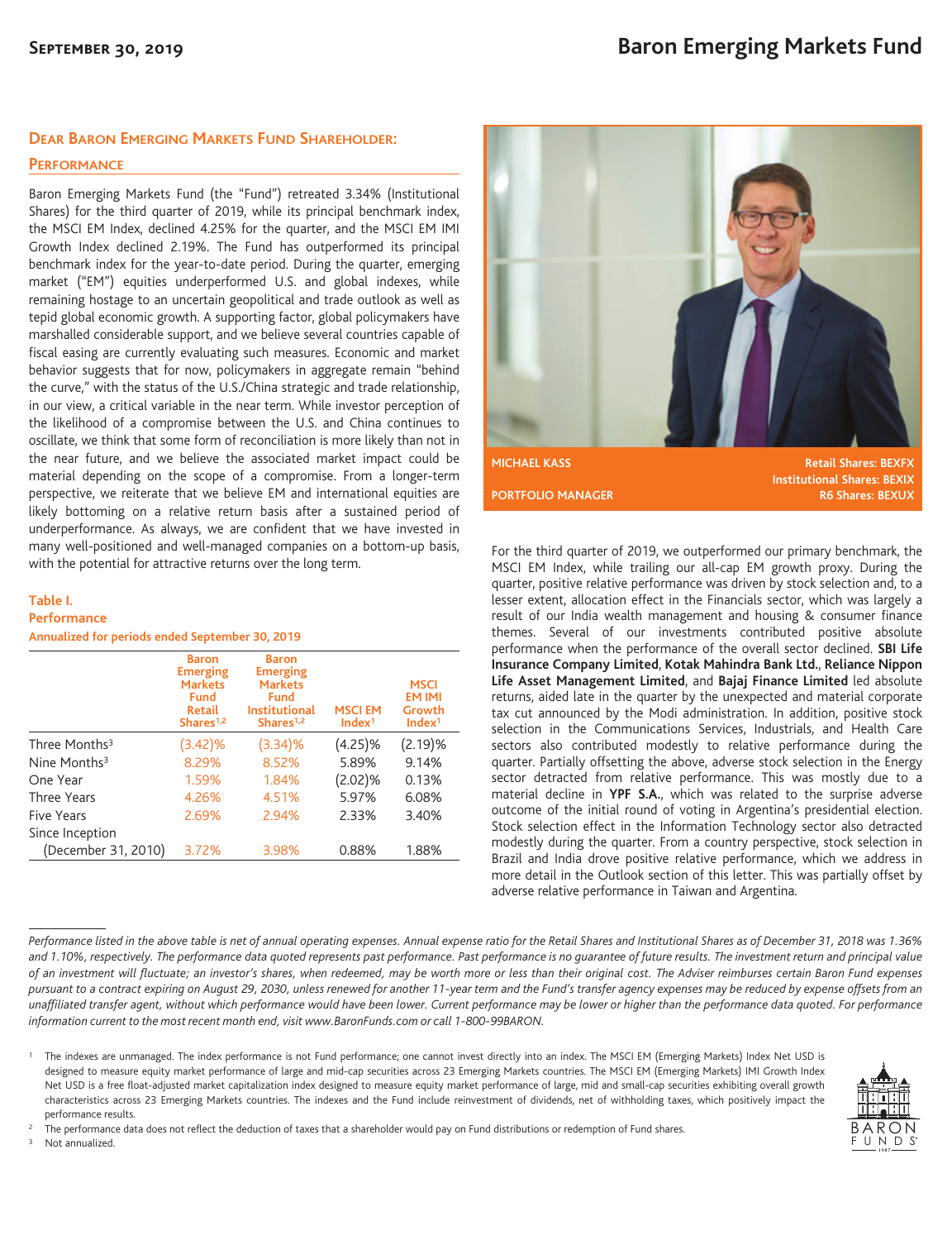# **Baron Emerging Markets Fund**

#### **Table II.**

| Top contributors to performance for the quarter ended September 30, 2019 |         |  |
|--------------------------------------------------------------------------|---------|--|
|                                                                          | Percent |  |

|                                                 | <b>Impact</b> |
|-------------------------------------------------|---------------|
| Taiwan Semiconductor Manufacturing Company Ltd. | 0.37%         |
| PagSeguro Digital Ltd.                          | 0.34          |
| PT Tower Bersama Infrastructure, Tbk.           | 0.21          |
| SBI Life Insurance Company Limited              | 0.15          |
| Tata Communications Limited                     | 0.15          |

Shares of **Taiwan Semiconductor Manufacturing Company Ltd.** were boosted by a category-wide rally as investors shifted into certain cyclical stocks. As global semiconductor demand turns positive due to 5G related investments in telecommunications equipment and smartphones, Taiwan Semiconductor remains the partner of choice for leading technology companies seeking cutting edge solutions for next-generation chips. Futher, Taiwan Semiconductor is a clear beneficiary of any perceived improvement in U.S./China trade relations.

**PagSeguro Digital Ltd.** provides digital payment solutions to small and micro merchants in Brazil. Shares contributed to performance due to strong momentum in key performance indicators, including net client additions and average take rate. These indicators suggest the company is less susceptible to competition than feared. During the quarter, PagSeguro also announced strong traction in its recently launched banking offering, PagBank, which increases the company's addressable market and provides a new avenue for growth.

Shares of **PT Tower Bersama Infrastructure, Tbk.**, the second largest owner and operator of wireless telecommunications towers in Indonesia, appreciated during the quarter due to in-line second quarter results with a slight increase in tenancy expectations for the full year, as well as long-term benefits from carrier network build-outs in Indonesia.

Shares of **SBI Life Insurance Company Limited** contributed to performance in the quarter. Gains were driven by strong premium growth, along with improving margins led by favorable product mix shift. We retain conviction in SBI Life due to its prevalence across India and large addressable market opportunity. We expect the company's embedded value to sustain mid-to-high teens growth over the next three-to-five years. As a leading life insurance player in India, the company should benefit from growing demand for individual protection and other insurance-linked savings products.

Shares of **Tata Communications Limited** contributed to performance in the third quarter. As the world's leading sub-sea fiber network operator, the company is benefiting from structural growth in data usage. Gains were driven by the successful spin-out of certain land assets that led to a meaningful re-rating of the core enterprise business, which was grossly undervalued. We retain conviction in Tata, as we think the company is well positioned to scale its high-growth data services business and leverage its global fiber optic network.

**Table III.**

| Top detractors from performance for the quarter ended September 30, 2019 |                          |
|--------------------------------------------------------------------------|--------------------------|
|                                                                          | Percent<br><b>Impact</b> |
| YPF S.A.                                                                 | $-0.42%$                 |
| Sasol Limited                                                            | $-0.31$                  |
| Tencent Holdings Limited                                                 | $-0.28$                  |
| <b>RBL Bank Limited</b>                                                  | $-0.26$                  |
| Edelweiss Financial Services Limited                                     | $-0.23$                  |

**YPF S.A.** is an integrated oil & gas company focused on developing hydrocarbon fields in Argentina. Shares of YPF declined during the quarter after an opposition party candidate won primary elections by a surprisingly large margin. Election results led to significant devaluation of the local currency and expectations of significant deterioration in macro-economic conditions. We sold our shares in the company, given the greater uncertainty about the investment climate and the policy path on fuel prices.

**Sasol Limited** is an integrated petrochemicals and energy company based in South Africa. Shares detracted from performance after the company announced further delays for its Lake Charles chemical plant project in the U.S. We remain positive as Sasol is approaching free cash flow inflection with the launch of the new plant. We do not think the stock is being accurately valued by the market, and we expect to see multiple re-rating as the company executes on its growth strategy.

**Tencent Holdings Limited** operates the leading social network and messaging platforms in China (QQ, WeChat), the largest online entertainment and media business in China, and the largest online PC and mobile gaming business in China. Shares detracted given second quarter revenue growth that fell short of investor expectations and gross margin compression against the backdrop of trade war-related news. That said, we believe Tencent can grow each of its large business segments for years to come given its track record of execution, scale, and unique and diversified online assets.

**RBL Bank Limited** is one of India's fastest growing private sector banks, serving corporate and retail clients. Shares detracted from performance due to concerns over stress in the company's corporate loan portfolio that tempered expectations for credit growth and attainment of profitability targets. We retain conviction in RBL as a long-term winner due to its promising digital strategy, partnership approach to retail lending, and strong management team.

Shares of **Edelweiss Financial Services Limited**, a leading non-bank financial company ("NBFC") in India, declined in the quarter due to concerns over asset quality trends and a tight liquidity environment for real estatefocused NBFCs. We remain invested as we believe the company is well positioned to benefit from growing demand for retail lending, distressed asset services, and brokerage services. However, we are actively monitoring business performance along with liquidity conditions and are reevaluating the investment thesis accordingly.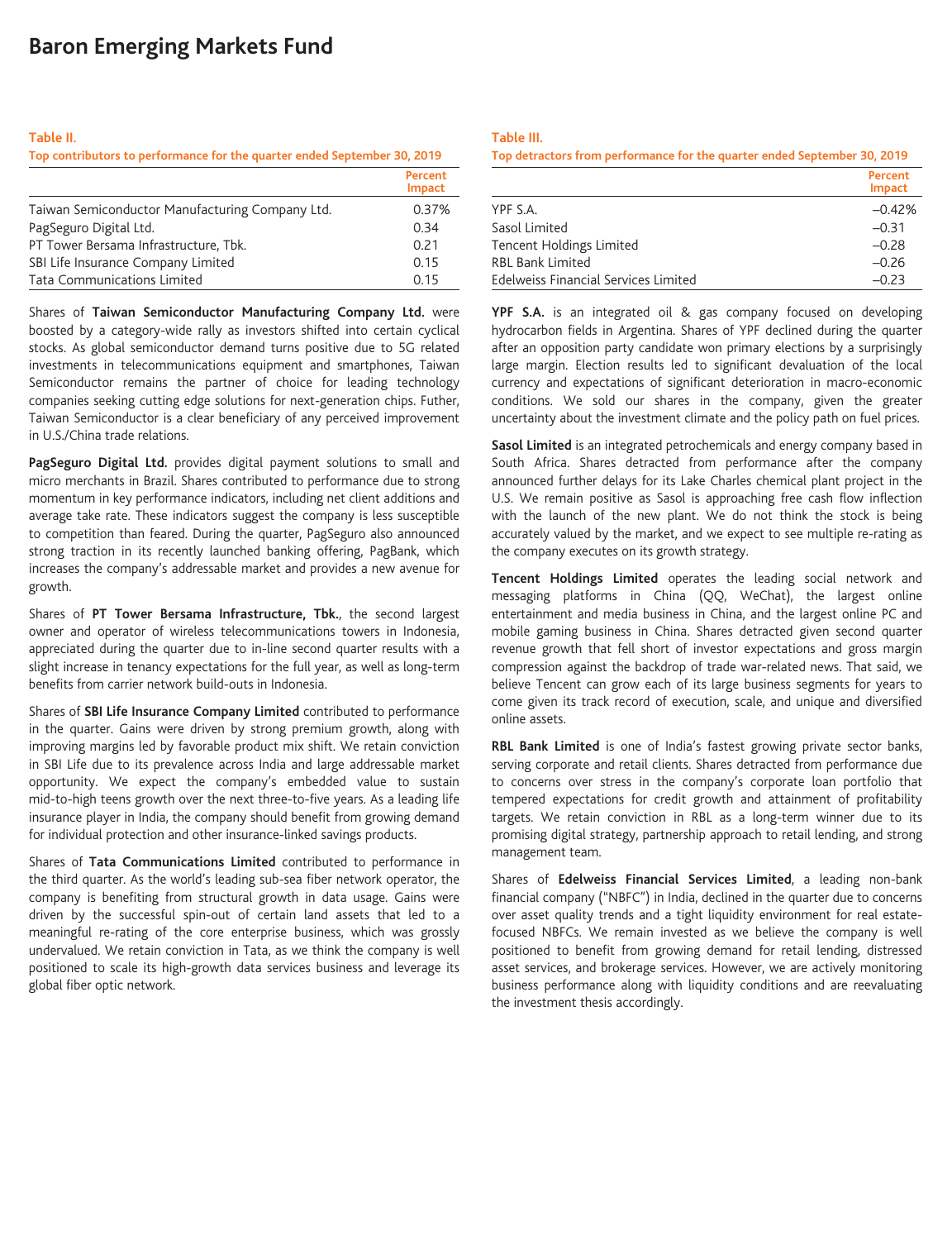## **PORTFOLIO STRUCTURE**

| Table IV.                                |  |
|------------------------------------------|--|
| Top 10 holdings as of September 30, 2019 |  |

|                                                 | <b>Percent of</b><br><b>Net Assets</b> |
|-------------------------------------------------|----------------------------------------|
| Alibaba Group Holding Limited                   | 4.6%                                   |
| Taiwan Semiconductor Manufacturing Company Ltd. | 3.0                                    |
| Samsung Electronics Co., Ltd.                   | 3.0                                    |
| Tencent Holdings Limited                        | 2.6                                    |
| Sberbank of Russia PISC                         | 2.2                                    |
| Petroleo Brasileiro S.A. Petrobras              | 1.9                                    |
| B3 S.A. – Brasil, Bolsa, Balcao                 | 1.8                                    |
| PagSeguro Digital Ltd.                          | 1.8                                    |
| China International Travel Service Limited      | 1.7                                    |
| Reliance Industries Limited                     | 1.7                                    |

## **EXPOSURE BY COUNTRY**

#### **Table V.**

**Percentage of securities by country as of September 30, 2019**

|                      | <b>Percent of</b><br><b>Net Assets</b> |
|----------------------|----------------------------------------|
| China                | 33.3%                                  |
| India                | 16.7                                   |
| <b>Brazil</b>        | 10.0                                   |
| Taiwan               | 8.4                                    |
| Korea                | 5.0                                    |
| South Africa         | 3.7                                    |
| Mexico               | 3.6                                    |
| Philippines          | 2.9                                    |
| Russia               | 2.9                                    |
| Thailand             | 2.3                                    |
| Indonesia            | 1.3                                    |
| United Kingdom       | 1.3                                    |
| Panama               | 1.3                                    |
| Hong Kong            | 1.1                                    |
| Argentina            | 1.0                                    |
| United Arab Emirates | 0.8                                    |
| Hungary              | 0.6                                    |
| Finland              | 0.5                                    |
| Nigeria              | 0.0                                    |

*Exposure by Market Cap:* The Fund may invest in companies of any market capitalization, and we have generally been broadly diversified across large-, mid-, and small-cap companies, as we believe developing world companies of all sizes can exhibit attractive growth potential. At the end of the third quarter of 2019, the Fund's median market cap was \$10.0 billion, and we were invested 76.0% in large- and giant-cap companies, 20.0% in mid-cap companies, and 0.5% in small- and micro-cap companies as defined by Morningstar, with the remainder in cash and private securities.

## **RECENT ACTIVITY**

In recent quarters, we have endeavored to increase our position concentration with an emphasis on quality and compound return potential, while reducing the overall number of investments in the portfolio. Further, given the increasing unpredictability of foreign policy and geopolitical events, we have attempted to moderate our exposure to companies whose earnings could be directly disrupted by an escalation of the U.S./China trade dispute, as well as de-emphasize themes and investments with higher sensitivity to macro-driven conditions or events. While our portfolio turnover to date modestly exceeds historical levels, this is deliberate and temporary, and during the third quarter, we made 5 new investments while exiting 16. On the margin, we hope to reduce our total number of positions further, largely by eliminating smaller positions and adding to our higher conviction long-term investments.

Our largest new investment in the quarter was **Azul S.A.**, a leading low-cost airline operator in Brazil. Founded in 2008 by JetBlue founder David Neeleman, Azul is one of the world's most profitable airlines, with attractive long-term competitive advantages and many years of growth potential ahead. Azul has transformed Brazil's air traffic industry, focusing on secondary markets where it often is the sole operator, thereby creating new routes that have never existed, tapping into latent, pent-up demand, and gaining share from alternative modes of transportation. Further, unlike its principal domestic competitors, the company has the balance sheet strength to consistently invest in fuel-efficient, modern aircraft, which drives capacity and revenue expansion while reducing unit costs. While the investment case is attractive on its surface, we believe the recent shutdown of Avianca Brazil, a former local competitor with a 13% domestic share, and the recently announced air cargo agreement with **MercadoLibre, Inc.,** the country's leading e-commerce operator, are likely to accelerate the rate of operating margin expansion and earnings growth in the near term.

**China Conch Venture Holdings Ltd**. is an emerging leader in hazardous and solid waste treatment that is leveraging its unique and proprietary cement co-processing and waste-to-energy technologies to offer remediation services at a fraction of the cost of existing solutions. A cleaner environment is a major policy priority in China, and China Conch, which is structured and operates as a quasi-private entity with state sponsorship, is uniquely positioned to dominate market share given its affiliation and/or partnership agreements with the country's leading cement manufacturers. Cement co-processing is estimated to grow rapidly over the next decade as its share of the hazardous waste treatment industry rises from its current 3% level, and we believe China Conch will directly benefit from volume growth in its core operations of over 30% per annum in the next five years.

**Meituan Dianping** operates China's leading online food delivery platform, while also providing online travel and other consumer services. Online food delivery in China is essentially a duopoly, with Meituan, backed by the internet giant Tencent, consistently gaining market share by out-executing Alibaba's Ele.me, leading to a near two-thirds market share. Having followed Meituan and its impressive management team since its IPO last year, we initiated a position in the recent quarter based on evidence that Alibaba had begun to dial down the competitive intensity, likely in recognition that material cash subsidies were not eroding Meituan's advantage or market share, and we believe the industry is now poised to exhibit operating leverage as delivery density, order frequency, and take rates continue to improve. Meituan currently delivers over 20 million food orders per day nationwide, so we expect small improvements in unit profitability to reverse operating losses and drive attractive margins over our investment horizon.

During the quarter we exited several positions, most notably **China Tower Corporation Limited** and **StoneCo Ltd**. We believe the nature of China's 5G expansion and other tower capacity additions will prove less additive to China Tower's earnings than we and the market have anticipated. StoneCo is a disruptive Brazilian payment provider, and we believe the company's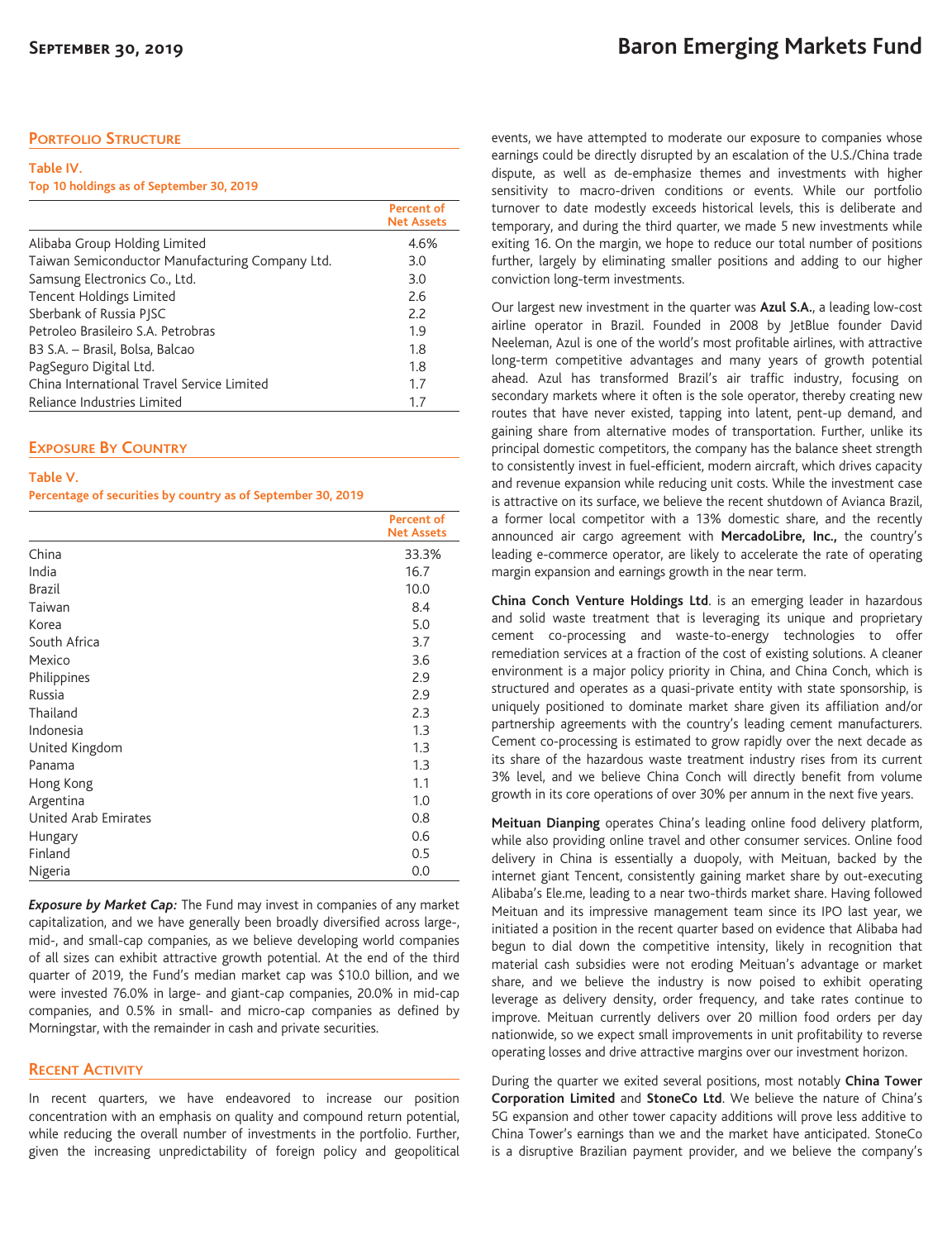# **Baron Emerging Markets Fund**

operating and market share momentum have deteriorated as competition has escalated in its core market. In addition, we exited **Banco do Brasil S.A.**, as we have identified what we believe are more attractive bottom-up earnings-driven investments in Brazil, and **YPF S.A.** and **Loma Negra Compania Industrial Argentina Sociedad Anonima,** as a result of the surprising first round results of the presidential election in Argentina. Finally, we also exited several small positions consistent with our effort to drive greater position concentration within the portfolio.

### **OUTLOOK**

In our second quarter letter, we stated that while this year's pivot to central bank accommodation, led by the U.S. Federal Reserve, was a clear support for global equities as well as international and EM economies and currencies, geopolitical and foreign policy risks remained heightened and could overwhelm such accommodation as the year progressed. Further, we suggested that the cadence of the strategic and trade confrontation between the U.S. and China remained the most important variable for the near-term outlook for EM equity performance. Three months have passed, and investors basically remain on the same treadmill, while EM equities have spent much of the year consolidating in a broad trading range following an impressive recovery in January. Like last quarter, rising expectations of a U.S./China trade compromise were dashed in early August as the U.S. accused China of failing to honor a good faith commitment to purchase soybeans, and then immediately scheduled tariffs on the remaining \$300 billion of imported goods from China. This sparked a series of tariff and non-tariff escalation and hostile rhetoric on both sides: "Wash, Rinse, Repeat." The brief period of respite that followed as trade negotiators agreed to meet in October was punctured in the final days of the quarter by the Trump administration's threat of capital controls on U.S.-listed Chinese equities. All of the above injected uncertainty and contributed to fears of a global recession, as global equities ended the third quarter toward the low end of this year's trading range.

While the environment remains volatile and stocks appear hostage to such headlines, we see the recent rhetoric as a likely precursor to a compromise. First, we believe it is increasingly clear that extending tariffs further, particularly to the core of U.S. consumer goods that comprise the final \$300 billion bucket, would likely exert more harm on U.S. corporations and consumers than on China, while doing so would likely trigger further RMB depreciation, leaving U.S. constituents as the predominant losers. Second, further restricting the flow of high-technology components and semiconductors to China/Huawei will cause material disruption across the U.S. and global technology sector. Third, and perhaps most important as we near the Presidential election window, we believe it is critical for President Trump to fortify the midwestern vote, likely in the form of a massive soybean purchase commitment from China, as the midwestern swing states are likely to drive the 2020 election outcome. Finally, a year after China began a broad stimulus campaign, recent negative economic surprises appear more significant in the U.S. than in China or elsewhere. U.S. equities

and the dollar have recently begun to underperform international counterparts, suggesting to us that it is an opportune time for the U.S. to reach a compromise.

While policy and politics are unpredictable, we view the window for a pre-election trade deal as the next three to six months. Should any such deal be announced, we believe investors' perception that global policymakers remain "behind the curve" would likely shift and begin to discount an improving global economic outlook–with particular benefit to international and EM economies, currencies, and equities. Greater confidence in China and EM currency stability would additionally catalyze capital flows back into EM bonds, which offer attractive yield premiums to developed world counterparts. Longer term, we continue to believe that U.S. weaponization of U.S. foreign policy and the dollar suggests the dollar bull market is likely near peaking, and we believe a key consequence would be the trough in EM relative underperformance.

Despite the difficult geopolitical backdrop, several pockets of the EM universe and our portfolio have exhibited solid performance and give us cause for optimism. Brazil remains the standout jurisdiction, in our opinion, as policy initiatives such as Social Security and other fiscal reforms as well as a mass privatization agenda have materially enhanced the sovereign credit profile, reduced inflation expectations and interest rates, and driven material upgrades in earnings expectations. We believe Brazil is now transitioning from a macro-driven to a bottom-up stock pickers' market, where select companies will achieve attractive earnings growth in coming years. Our investments in Brazil have driven strong absolute and relative returns over the past year.

In contrast, India, our largest overweight, has been a drag on performance. Even though the lingering effects of last year's liquidity squeeze continue to plague economic and credit growth and asset quality in the near term, we remain optimistic that during Prime Minister Modi's second term his policy agenda and reforms will likely provoke a virtuous investment cycle. During the quarter, several policy initiatives were introduced (the first since Modi's landslide re-election), the most significant of which was a large and unexpected corporate tax cut. We believe this signals a willingness to do "whatever it takes" to stabilize financial conditions and return to growth potential. As such, we think that our significant investments in India can enhance our returns in coming quarters.

#### **Thank you for investing in the Baron Emerging Markets Fund.**

Sincerely,

Michael Kass Portfolio Manager